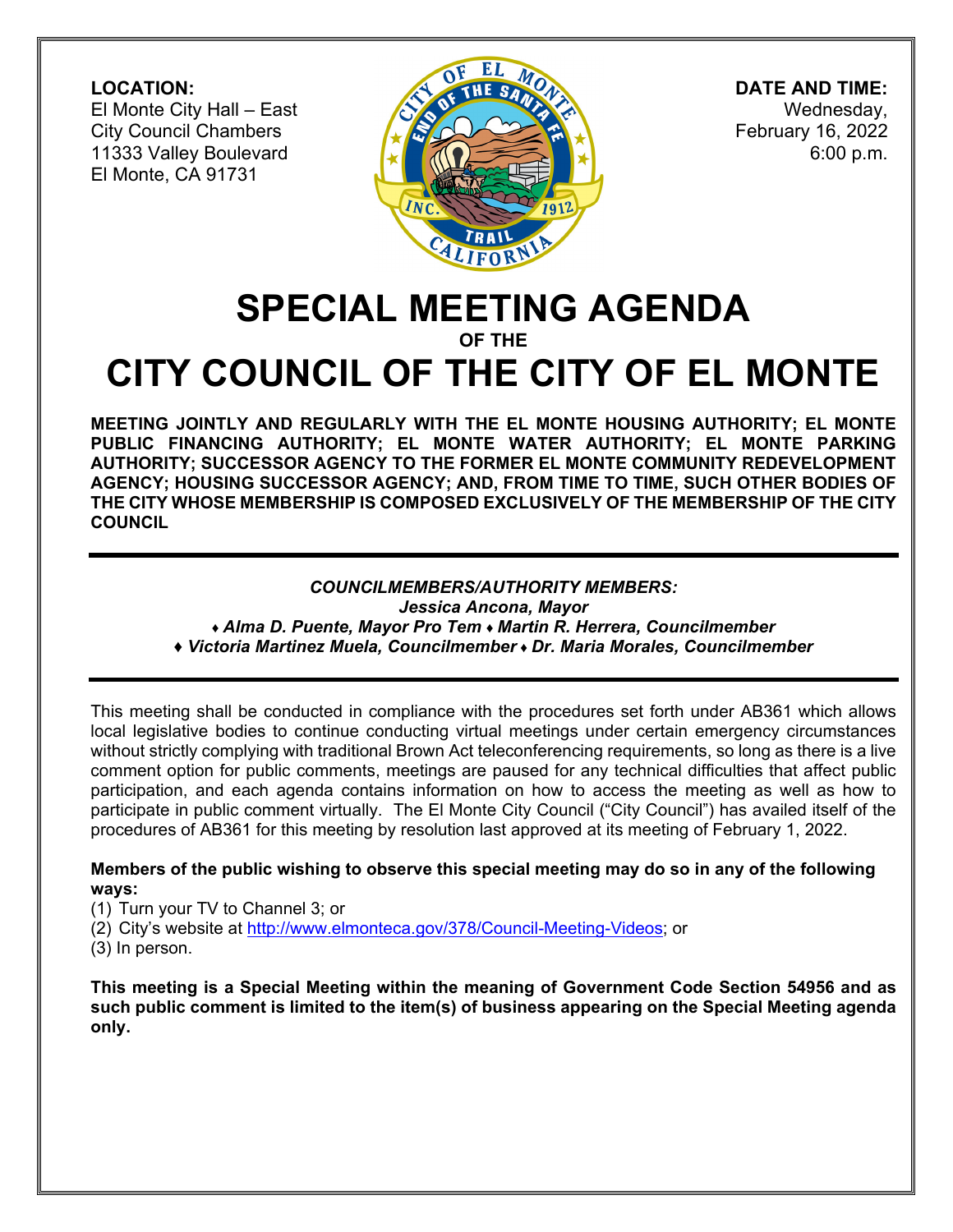#### **Persons wishing to offer public comment for this meeting may do so:**

- (1) By directly addressing the City Council in person at the time(s) allotted on the agenda for such comment. Persons wishing to address the City Council in person are asked to fill-out a blue speaker card providing their name and indicating their desire to address the City Council on the Public Hearing portion of the agenda; (iii) any item of business appearing under any other portion of the agenda; and/or (iv) a non-agendized matter that is within the subject matter jurisdiction of the City Council. Speaker cards should be submitted to the City Clerk or the Sergeant at Arms (a uniformed El Monte Police Officer) before the City Council's approval of the agenda, if possible; or
- (2) By calling-in to the conference line at (888) 204-5987; Code 8167975 by or before any of the specific times allotted on the agenda for public comment. At each point of the agenda at which public comment is received, the City Council, through the presiding officer, will ask the City Clerk if there are any members of the public who have called in who wish to address the City Council on a particular matter or grouping of matters. When calling in, members of the public shall inform the attendant which item(s) of business they wish to speak on, and callers will be connected by telephone when the time for commenting on such items is commenced.

As described in greater detail below, members of the public may address the City Council (i) on agendized closed session items of business prior to the City Council going into closed session; (ii) on items of business listed under the heading Public Hearings when the public hearing on the item the speaker/caller wishes to speak on is opened; and (iii) on all other items of agendized and nonagendized business during the portion of the agenda entitled General Public Comment. **The City Council shall be under no obligation to entertain comments from persons who (i) submit a speaker card after the City Council closes the applicable commenting period; or (ii) call-in after the City Council closes the applicable commenting period.** With this in mind, speakers are strongly encouraged to submit cards or call in as early as possible to avoid missing the opportunity to speak. The City Council shall be under no obligation to respond to or deliberate upon any specific questions or comments posed by a speaker or take action on any issue raised by a speaker beyond such action as the City Council may be lawfully authorized to take on an agendized matter pursuant to the Brown Act (Govt. Code Section 54950 et seq.)("Brown Act") Members of the City Council may provide brief clarifying responses to any comment made or questions posed. Persons who wish to address the City Council are asked to state their name and address for the record. Speakers may not lend any portion of their speaking time to other persons or borrow additional time from other persons. All comments or queries presented by a speaker/caller shall be addressed to the City Council as a body and not to any specific member thereof. No questions shall be posed to any member of the City Council except through the presiding official of the meeting, the Mayor and/or Chair. The City Council may not engage in any sort of prolonged discussion or deliberation with any speaker or group of speakers on matters that are not listed on this agenda, nor may the City Council take action an any non-agendized items of business, except as specifically authorized under the Brown Act.

*Enforcement of Decorum:* The Chief of Police, or such member, or members of the Police Department as the Chief of Police may designate, shall serve as the Sergeant-at-Arms of any Council meeting. The Sergeant-at-Arms shall carry out all orders and instructions given by the presiding official for the purpose of maintaining order and decorum at the meeting. While members of the public are free to level criticism of City policies and the action(s) or proposed action(s) of the Council or its members, members of the public may not engage in behavior that is disruptive to the orderly conduct of the proceedings, including, but not limited to, conduct that prevents other members of the public from being heard when it is their opportunity to speak or which prevents



*El Monte City Council ♦ El Monte Housing Authority ♦ El Monte Financing Authority ♦ El Monte Parking Authority ♦ El Monte Water Authority*  Page **2** of **5**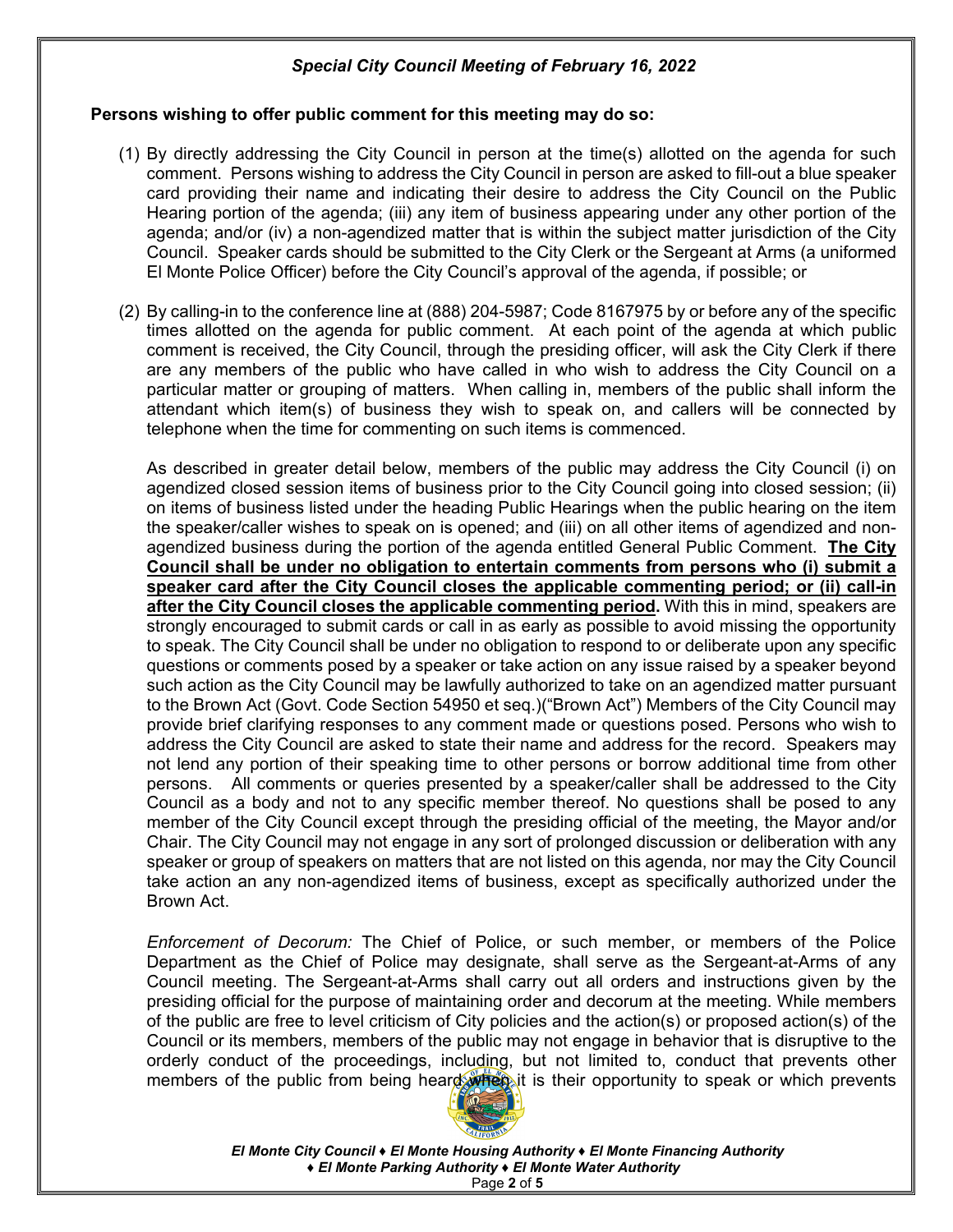members of the audience from hearing or seeing the proceedings. Members of the public may not threaten any person with physical harm or act in a manner that may reasonably be interpreted as an imminent threat of physical harm. All persons participating in the meeting must adhere to the City's policy barring harassment based upon a person's race, religious creed, color, national origin, ancestry, physical handicap, medical condition, marital status, gender, sexual orientation, or age.

**Instruction regarding accommodation under the Americans with Disabilities Act can be found on the last page of this Agenda.** 

# **1. CALL TO ORDER:**

#### **2. ROLL CALL FOR CITY COUNCIL AND AUTHORITY BODIES:**

Jessica Ancona, Mayor/Chair Alma D. Puente, Mayor Pro Tem/Authority Member Victoria Martinez Muela, Councilmember/Authority Member Dr. Maria Morales, Councilmember/Authority Member Martin R. Herrera, Councilmember/Authority Member

#### **3. APPROVAL OF AGENDA:**

- **4. INVOCATION: City Council.**
- **5. FLAG SALUTE: City Council.**

#### **6. PUBLIC HEARING:**

Members of the public wishing to address the Council on any item of business agendized under this Public Hearing portion of the agenda are asked to call in or submit a speaker card in the manner prescribed on page 1 of this agenda, above, by or before the time at which the City Council closes the public comment portion of each public hearing matter listed under this section. The City Council shall be under no obligation to entertain comments from speakers/callers who submit cards or call in after the public comment portion of the public hearing matter they wish to speak on has been closed. Each speaker will be allotted three (3) continuous minutes per Public Hearing item.



*El Monte City Council ♦ El Monte Housing Authority ♦ El Monte Financing Authority ♦ El Monte Parking Authority ♦ El Monte Water Authority*  Page **3** of **5**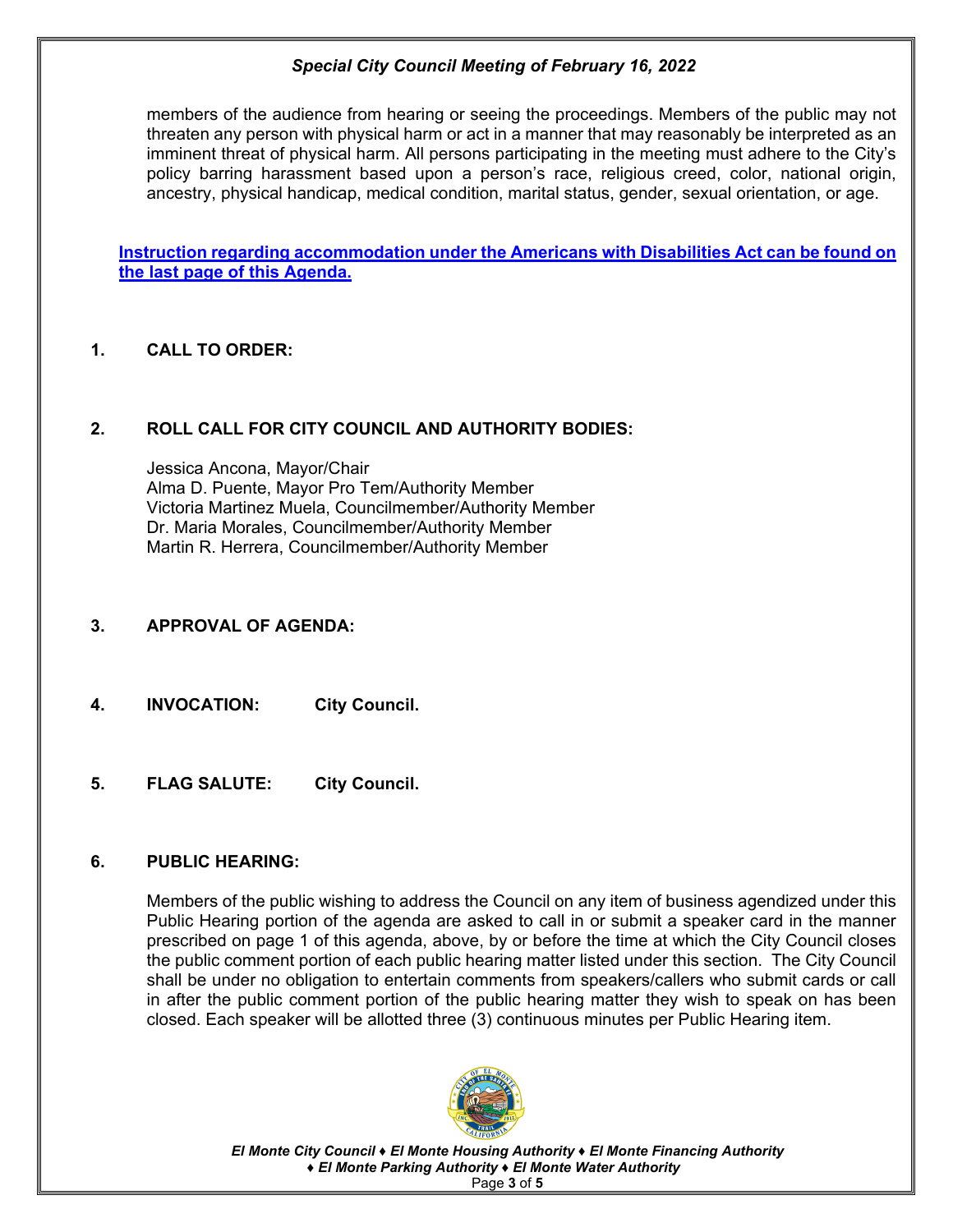#### **6.1 A Public Hearing Required by Elections Code Section 10010(a) to Receive Public Input and Comment on a Proposal to Change the Manner in Which City Council Members are Elected from At-Large Elections to District-Based Elections.**

RECOMMENDATION OF BUSINESS ITEM UNDER CONSIDERATION:

It is recommended that the City Council:

- 1. Receive the presentation of staff and the City's demographer regarding the districting process and permissible criteria to be considered to create district boundaries; and
- 2. Conduct a public hearing to receive public input on the proposition of transitioning to district-based elections and the formation of district boundaries.

Total Cost: N/A Account No.: N/A Is the cost of this item budgeted? N/A



*El Monte City Council ♦ El Monte Housing Authority ♦ El Monte Financing Authority ♦ El Monte Parking Authority ♦ El Monte Water Authority*  Page **4** of **5**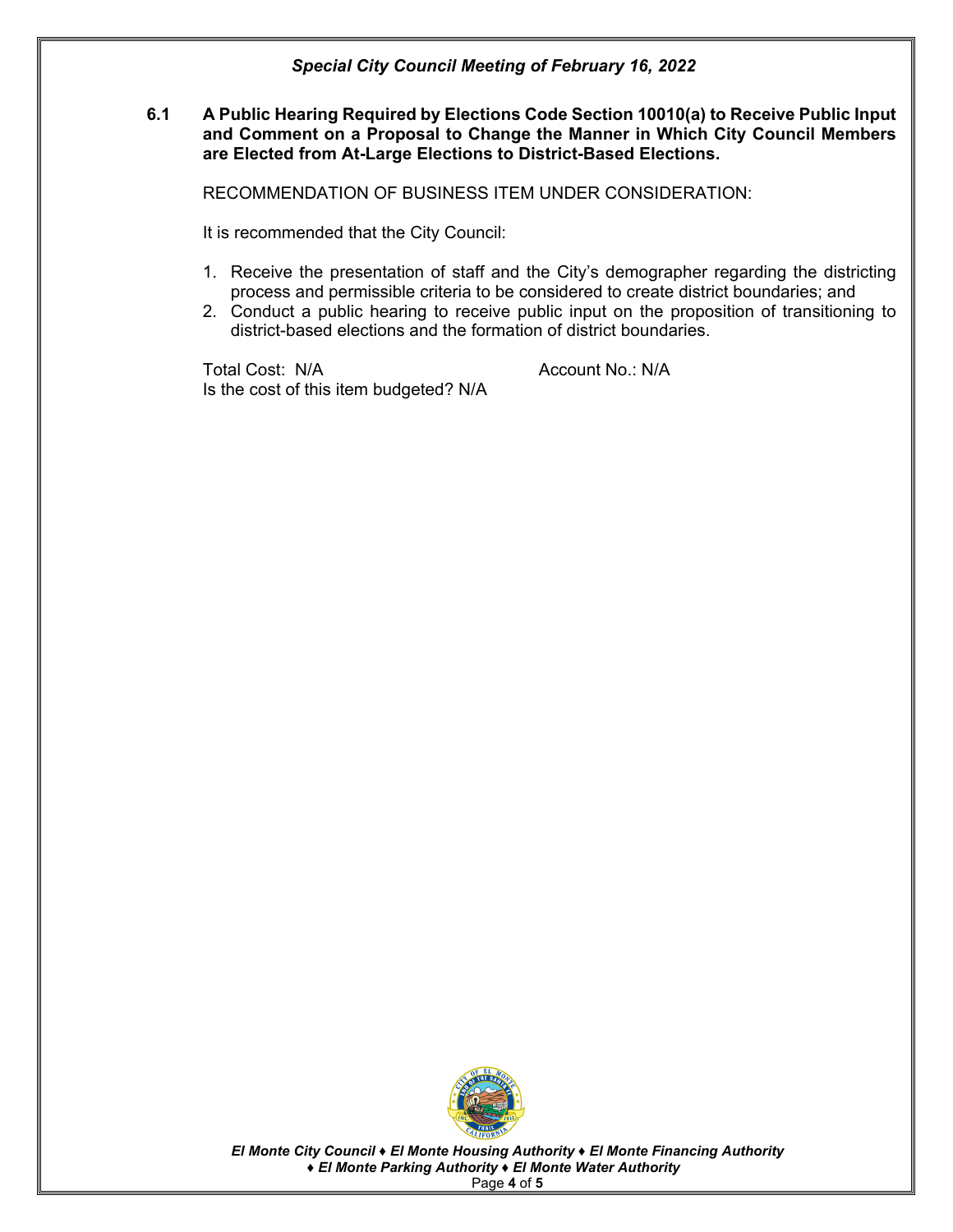#### **7. ADJOURNMENT:**

The next Regular Meeting of the City Council will be held on **Tuesday, March 1, 2022** at 6:00 p.m. The agenda for this upcoming Regular Meeting will be posted on the City's website, www.ci.elmonte.ca.us, and physically posted no less than 72 hours prior to the start of the subject regular meeting. Although it is the City's practice and desire to electronically post a copy of this Agenda along with supporting material as part of its website posting, the size or formatting of certain supporting materials may render their website posting infeasible. Nevertheless, all supporting materials related to any item on this Agenda, that is made available to the members of the council may be inspected by members of the public at the City Clerk's Office located at 11333 Valley Boulevard, El Monte, Monday through Thursday, 7:00 am – 5:30 pm. For more information, please call the City Clerk's Office at 626-580-2016.

 All public meetings and events sponsored or conducted by the City of El Monte are held in sites accessible to persons with disabilities. Requests for accommodations may be made by calling the office of the City Clerk at (626) 580-2016 at least three (3) working days prior to the event, if possible. This Agenda and copies of documents distributed at the meeting are available in alternative formats upon request.

*Posted: February 15, 2022 at 5:15 p.m.*



*El Monte City Council ♦ El Monte Housing Authority ♦ El Monte Financing Authority ♦ El Monte Parking Authority ♦ El Monte Water Authority*  Page **5** of **5**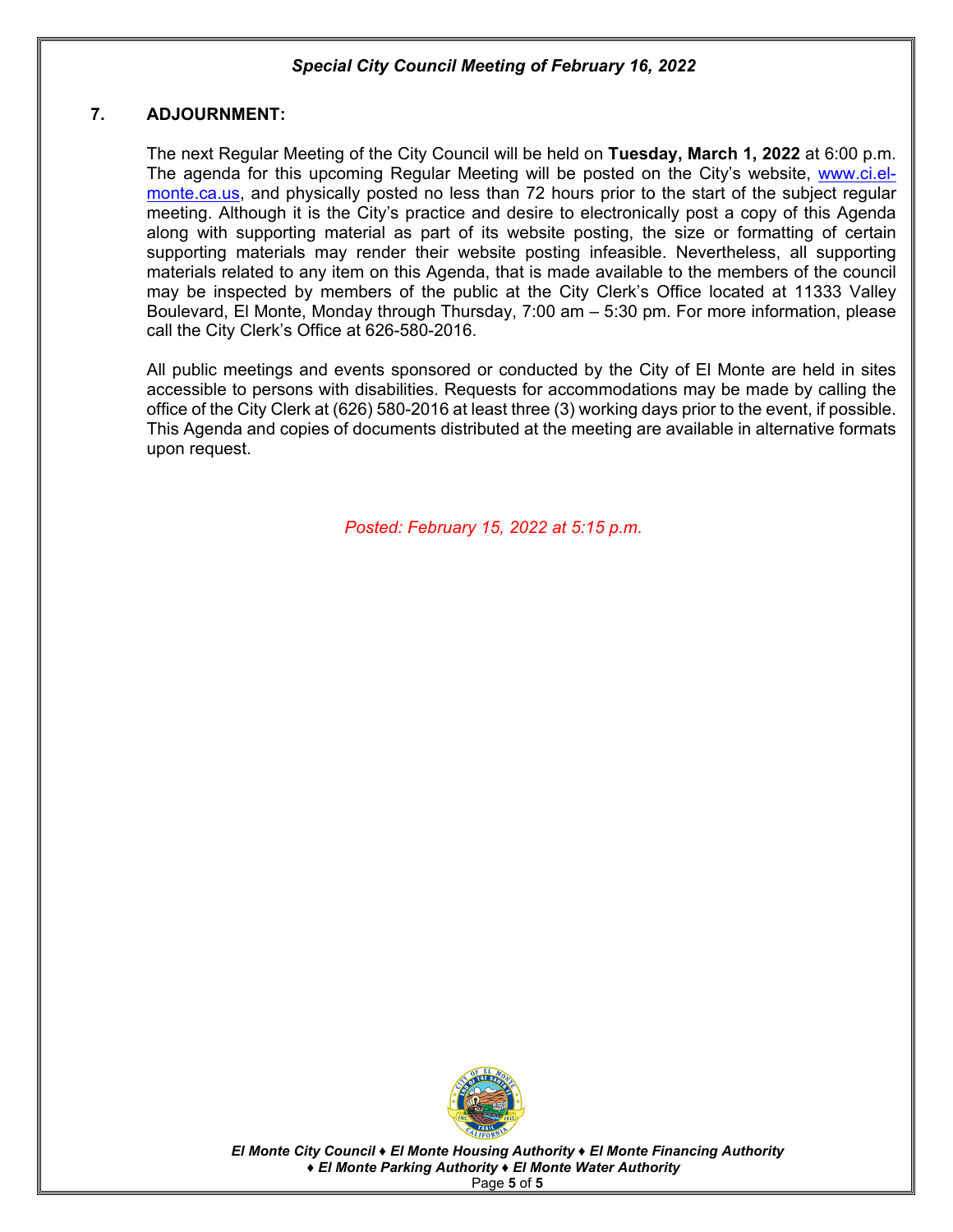

**CITY OF EL MONTE**  *OFFICE OF THE CITY ATTORNEY* 

CITY COUNCIL AGENDA REPORT

# CITY COUNCIL SPECIAL MEETING OF FEBRUARY 16, 2022

February 15, 2022

The Honorable Mayor and City Council City of El Monte 11333 Valley Boulevard El Monte, CA 91731 Dear Mayor and City Council:

# **A PUBLIC HEARING REQUIRED BY ELECTIONS CODE SECTION 10010 (a) TO RECEIVE PUBLIC INPUT AND COMMENT ON A PROPOSAL TO CHANGE THE MANNER IN WHICH CITY COUNCIL MEMBERS ARE ELECTED FROM AT-LARGE ELECTIONS TO DISTRICT-BASED ELECTIONS**

# **IT IS RECOMMENDED THAT THE CITY COUNCIL:**

- 1. Receive the presentation of staff and the City's demographer regarding the districting process and permissible criteria to be considered to create district boundaries; and
- 2. Conduct a public hearing to receive public input on the proposition of transitioning to district-based elections and the formation of district boundaries.

# **PURPOSE/JUSTIFICATION OF RECOMMENDED ACTION**

At its meeting of January 11, 2022, the City Council adopted Resolution No. 10330 declaring its intent to transition from the City's current at-large election system to a districtbased election system for the City Council commencing with the General Municipal election in November 2022. A transition to a district-based election system requires conducting at least four (4) public hearings and approving a districts map and ordinance. Two (2) hearings must occur before any district map is drawn. At least two (2) hearings must be held after maps are drawn.

At its Special Meeting of February 16, 2022, the City Council will conduct the first of two (2) public hearings to receive input from El Monte community members on a potential transition to district-based elections and on potential district boundaries. Notice for this initial public hearing was published through the following channels: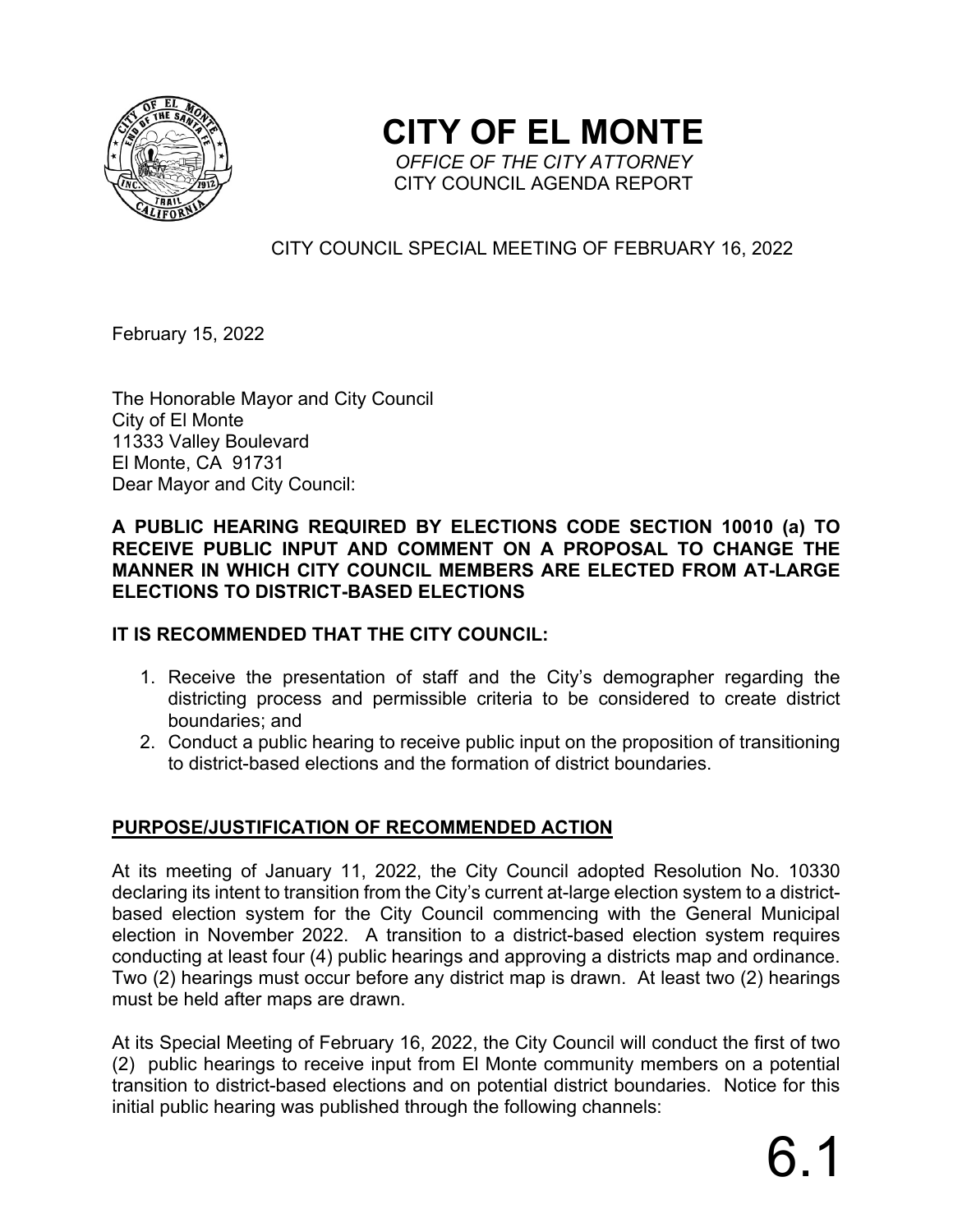- On the City's website and social media accounts;
- In the February 10, 2022 weekly edition of the El Monte Examiner;
- In the February 15, 2022 print edition of the San Gabriel Valley Tribune ("Tribune");
- On the digital Garvey/Durfee digital billboard and the Ross Nissan digital billboard as part of the City's allocation of public service announcement uses (both will run until the date of the public hearing);
- By posting at various City locations, including City Hall, the Aquatic Center, the Senior Center, City parks, and at local library facilities;
- A public hearing announcement on Channel 3; and
- By e-mail distribution to various community officials, stakeholder groups and organizations including the City's various school districts, the City's county and state representatives, and groups like DayOne and ActiveSGV.

The Notice of Public Hearing was translated into English, Spanish, Mandarin Chinese and Vietnamese.

# **DISCUSSION**

City Council members are currently elected at-large. In an at-large election system, every voter in the City votes for each member of the City Council, regardless of where the voter or the candidate resides within the City. Under a district-based election system, the City would be divided into geographic districts. City Council candidates may only run for the seat representing the district in which they reside, and voters may only vote for the candidates from their district.

The City Council must conduct at least four (4) public hearings (two (2) hearings before any maps are drawn, and at least two (2) hearings after maps are drawn) to take public input on whether to transition to district elections, and if so, which districts map should be selected.

The first step is to hold two (2) public hearings to invite general public input regarding the possible transition to district-based elections and the formation and configuration of districts. The first such hearing will be February 16, 2022 with a second recommended for March 1, 2022, subject to City Council direction. Following the first two (2) public hearings, the City Council must hold at least two (2) additional public hearings on proposed maps prepared by the City's demographer firm who will, among other things, rely on input and information provided by the public. The maps must be publicly available for at least seven (7) days before the public hearing, and if a change is made to the map after the public hearing, the revised map must be available for at least seven (7) days before the districts are adopted by ordinance. The City may also conduct such additional outreach events as may be desirable and is currently studying additional outreach options like townhall events and meetings with community groups and other stakeholder organizations.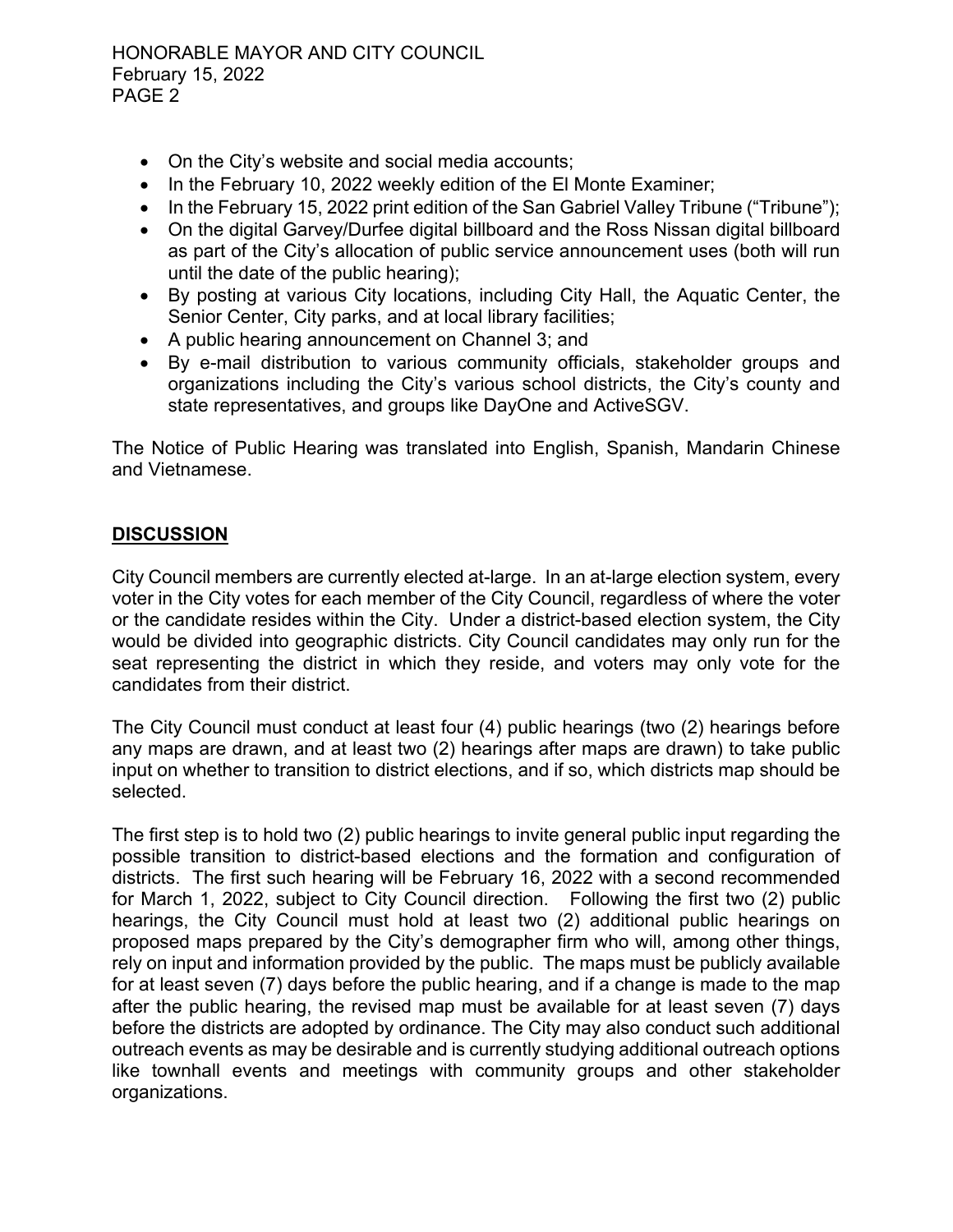The purpose of the first two (2) (pre-map) public hearings is to inform the public about the districting process and to hear from the community on what factors should be taken into consideration while creating district boundaries. The public is requested to provide input regarding communities of interest and other local factors that should be considered while drafting district maps. A community of interest is a neighborhood or group that would benefit from being in the same district because of share interests, views, or characteristics. Possible community features include, but are not limited to:

- A. School attendance areas;
- B. Natural dividing lines such as major roads, hills or highways;
- C. Areas around parks and other neighborhood landmarks;
- D. Common issues, neighborhood activities, or legislative/election concerns; and
- E. Shared demographic characteristics, such as:
	- 1. Similar levels of income, education or linguistic isolation;
	- 2. Languages spoken at home; and,
	- 3. Single-family and multi-family housing unit areas.

In creating the district boundaries, the City must ensure compliance with the following state and federally-mandated criteria:

# *Federal Laws*

- 1. Each council district shall contain a nearly equal population as required by law; and
- 2. Each council district shall be drawn in a manner that complies with the Federal Voting Rights Act. No council district shall be drawn with race as the predominate factor in violation of the principles established by the United States Supreme Court in *Shaw v. Reno*, 509 U.S. 630 (1993) and its progeny.

# *California Criteria for Cities*

- 1. Geographically contiguous;
- 2. Undivided neighborhoods and "communities of interest" (socio-economic geographic areas that should be kept together);
- 3. Easily identifiable boundaries;
- 4. Compact (do not bypass one group of people to get to a more distant group of people).

# *Other Traditional Districting Principles:*

- 1. Respect voters' choices/continuity in office;
- 2. Future population growth.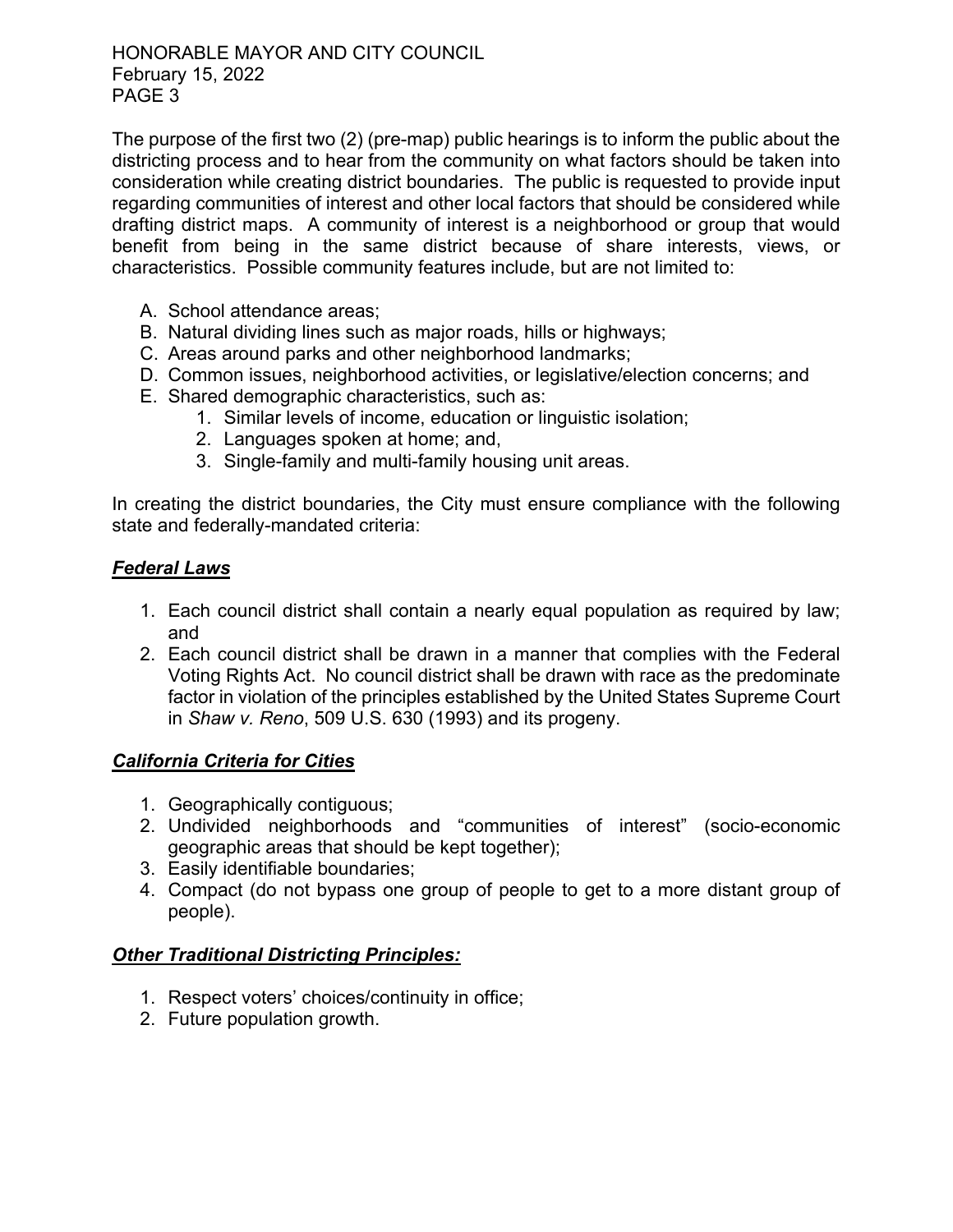# *Next Steps*

After the first public hearing on February 16, 2022, the City Council will conduct a second public hearing recommended for March 1, 2022, to seek additional public input and provide direction on criteria to be considered for drafting district maps. Following that second public hearing, draft district maps and proposed election sequencing will be posted to the City website and available at City Hall, and those maps (and any possible new or revised maps) will be discussed at subsequent City Council hearings to be conducted in the month of March.

# **CONCLUSION**

It is recommended that City Council:

- 1. Open the public hearing;
- 2. Receive the presentation of staff and the demographer;
- 3. Provide interested members of the public with an opportunity to comment;
- 4. Pose any closing questions;
- 5. Close the Public Hearing; and
- 6. Confirm the date of the next public hearing.